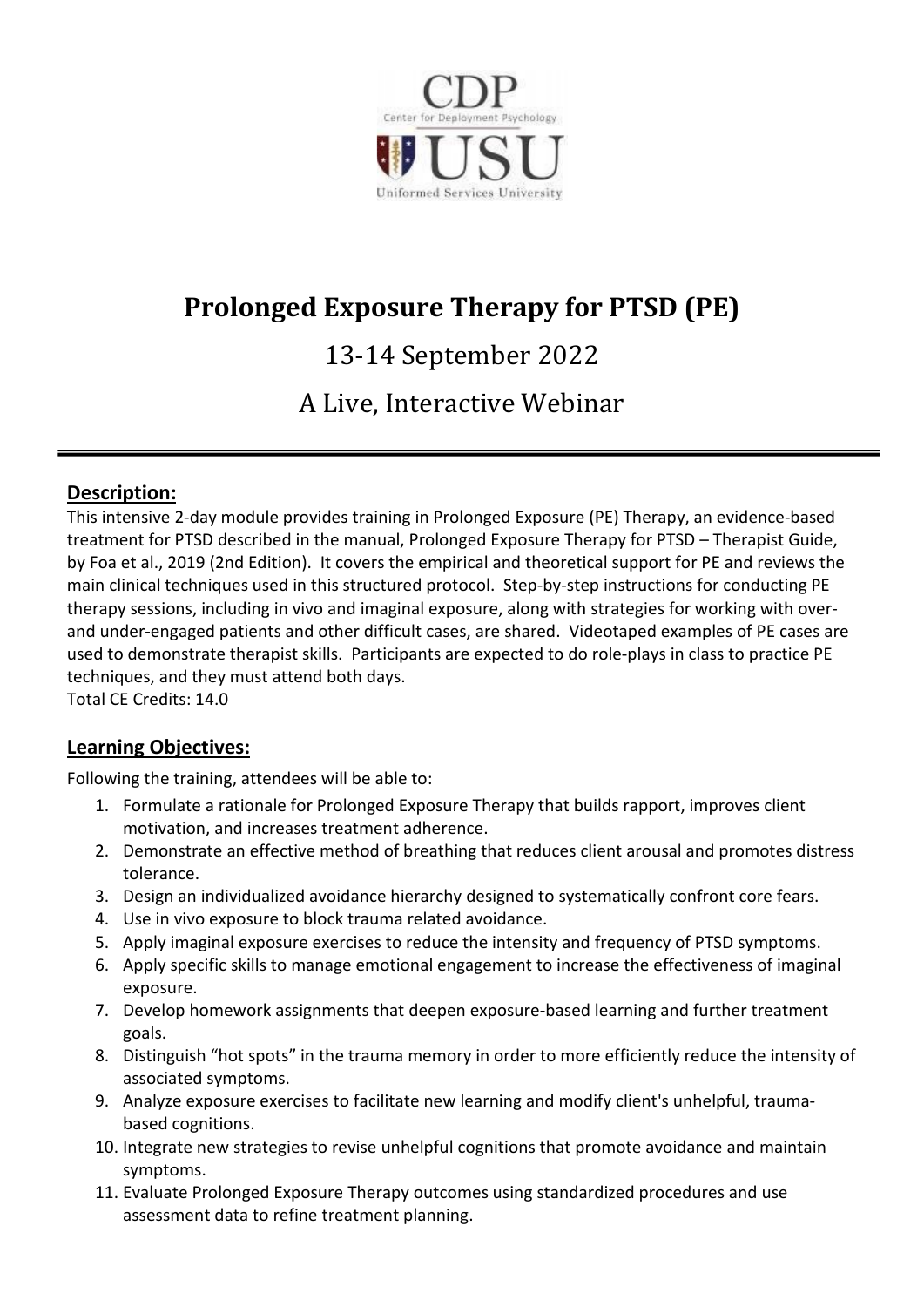

12. Modify exposure techniques in a theoretically consistent manner to improve accessibility and clinical outcomes for specific patients.

**Target Audience:** For behavioral health providers who treat military personnel, veterans, and their families. This specific training date is limited to clinicians providing therapy to service members in a DoD military treatment facility and have a .mil email address.

## **Instructional Content Level: Intermediate**

## **Agenda:**

### **DAY ONE**

| <b>TIME</b>                    | <b>TOPIC</b>                                                                                                                                             |
|--------------------------------|----------------------------------------------------------------------------------------------------------------------------------------------------------|
| 0800-1200<br>(15 minute break) | Theoretical and Empirical Support<br>Assessment<br>Preparing for PE                                                                                      |
| 1200-1300                      | <b>LUNCH</b>                                                                                                                                             |
| 1300-1630<br>(15 minute break) | Introducing Session #1: Overview of Treatment<br>Rationale for Treatment<br>Importance of Homework<br>Introducing Session #2: Common Reactions to Trauma |

#### **DAY TWO**

| <b>TIME</b>                    | <b>TOPIC</b>                                                                                                                                                                                                                                                            |
|--------------------------------|-------------------------------------------------------------------------------------------------------------------------------------------------------------------------------------------------------------------------------------------------------------------------|
| 0800-1200<br>(15 minute break) | Continue with Session #2 - In-Vivo Exposure:<br>1. Rationale<br>2. Use of SUDS<br>3. Construction of hierarchy<br>Assignment of Exposure Exercises<br>4.<br>Introduce Session #3 - Imaginal Exposure<br>Rationale<br>$\mathbf{1}$<br>Imaginal Exposure Procedures<br>2. |
| 1200-1300                      | <b>LUNCH</b>                                                                                                                                                                                                                                                            |
| 1300-1630<br>(15 minute break) | Continue with Session #3<br>Processing Imaginal Exposure<br><b>Shaping Engagement</b><br>Hotspot procedures<br>Final session<br>Extending the reach of PE: Special populations & Modifications                                                                          |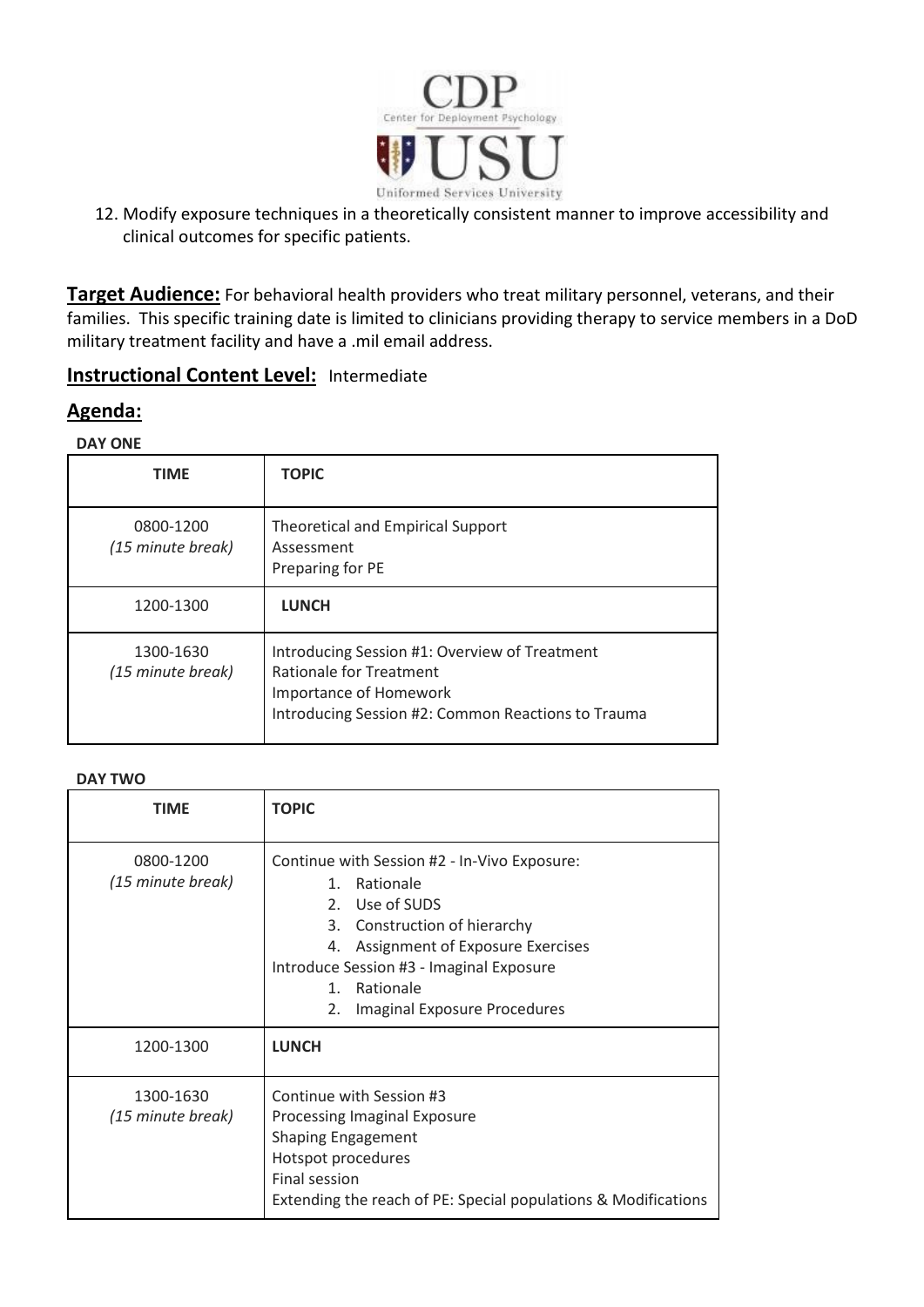

# **Continuing Education:**

**Course Completion Requirements:** Participants are required to attend the entire training. Partial credits cannot be issued Attendance is taken through the use of electronic logs, and a post-training evaluation form must be completed in order to receive social work CE credits. For psychology CE credits, completion of the evaluation is strongly encouraged. If you do not wish to complete the evaluation but desire to receive psychology CEs please contact the POC after the training event.

There is a 30-day time limit post-training to complete all CE requirements. CE Credit Certificates will be emailed within 30 days after all course requirements have been completed.

## **American Psychological Association Sponsor Approval:**

The Center for Deployment Psychology is approved by the American Psychological Association to sponsor continuing education for psychologists. The Center for Deployment Psychology maintains responsibility for this program and its content.

## **Association of Social Work Boards Approved Continuing Education Provider Approval:**

The Center for Deployment Psychology, #1761, is approved to offer social work continuing education by the Association of Social Work Boards (ASWB) Approved Continuing Education (ACE) program. Organizations, not individual courses, are approved as ACE providers. State and provincial regulatory boards have the final authority to determine whether an individual course may be accepted for continuing education credit. The Center for Deployment Psychology maintains responsibility for this course. ACE provider approval period: May 19, 2022 – May 19, 2025. Social workers completing this course receive 14.0 Live, Interactive Webinar continuing education credits.

Inquiries regarding CE credits may be directed via email to Katie Medina at [katie.medina.ctr@usuhs.edu.](mailto:katie.medina.ctr@usuhs.edu)

## **Participate:**

**Online Platform:** Zoom

**Date:** 13-14 September 2022

**Time:** 8:00 am – 4:30 pm Eastern

**Registration Information:** [https://pe\\_13-14\\_sept\\_2022.eventbrite.com](https://pe_13-14_sept_2022.eventbrite.com/) 

**Registration Deadline:** 6 September 2022, or when registration meets capacity

Cancellations/Questions: Please contact [katie.medina.ctr@usuhs.edu](mailto:katie.medina.ctr@usuhs.edu) if you have any questions or need to cancel your registration.

## **Registration Cost/Refunds**: Free

**Required Materials:** The PE manual is a necessary supplement to this training. This manual can be found on many online booksellers websites.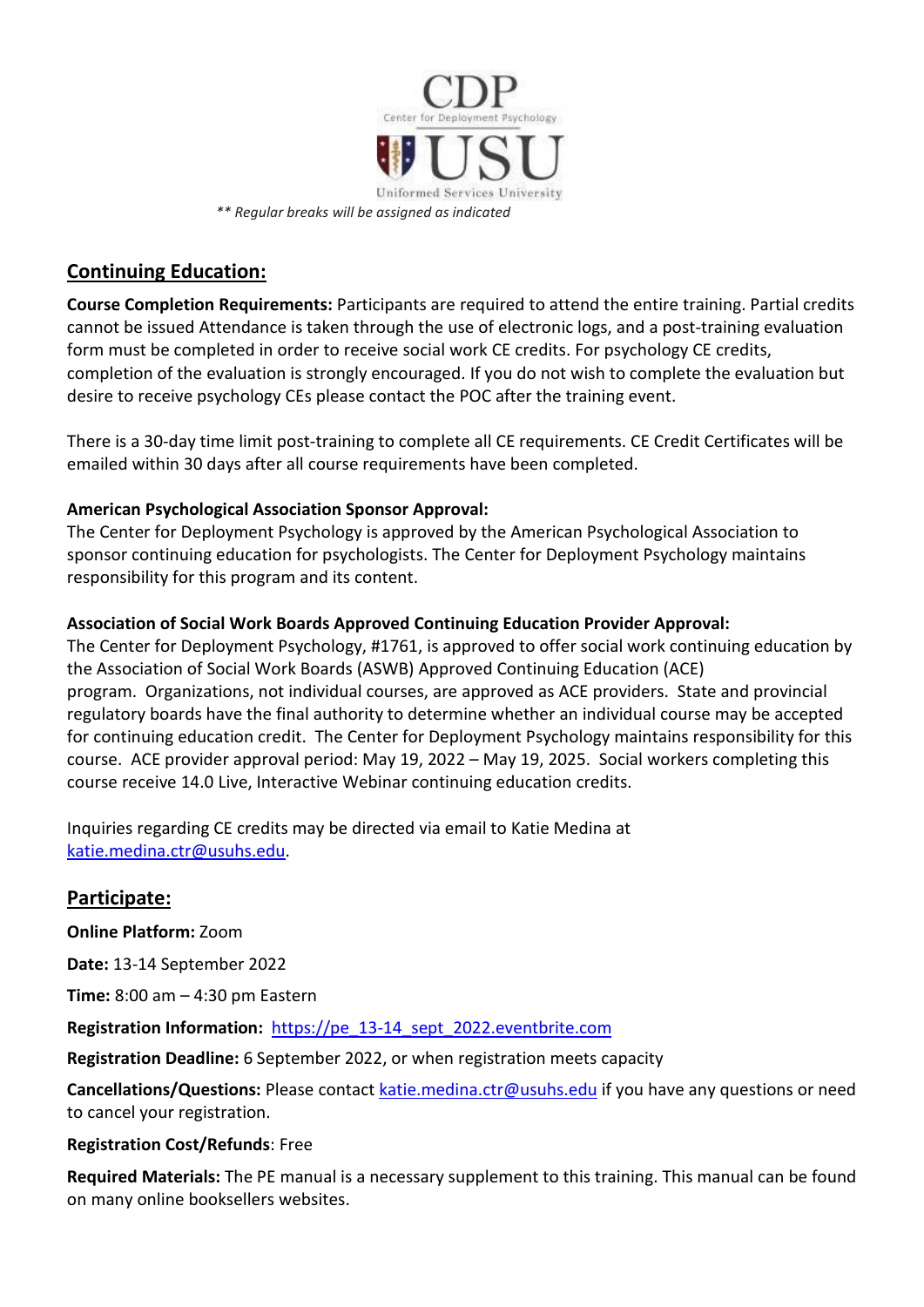

*Prolonged Exposure Therapy for PTSD: Emotional Processing of Traumatic Experiences - Therapist Guide (Treatments That Work) 2nd Edition by Edna Foa, Elizabeth A. Hembree, Barbara Olasov Rothbaum, Sheila Rauch* ISBN-13: 978-0190926939 or ISBN-10: 0190926937

### **Location Information:** Zoom

**Instructional Format:** This live webinar is fully interactive. Attendees may ask and answer questions throughout the presentation and participate in instructor-led discussions.

### **System Requirements:**

### **Zoom:**

- Internet connection
- Operating System: Windows 7 or higher, Mac OS X with MacOS 10.9 or higher
- Web Browser: Internet Explorer 11+, Edge 12+, Firefox 27+, Chrome 30+, Safari 7+
- Hardware: 1Ghz processor or higher

**Special Accommodations**: If you require special accommodations due to a disability, please contact Katie Medina at [katie.medina.ctr@usuhs.edu](mailto:katie.medina.ctr@usuhs.edu) 4 weeks prior to the training so that we may provide you with appropriate service.

**Grievances:** For any grievances or concerns with this training including those related to course content, non-receipt of certificate or other occurrences, participants may contact CDP's Continuing Education Director, Ms. Amanda Milochik, via email at [Amanda.milochik.ctr@usuhs.edu.](mailto:Amanda.milochik.ctr@usuhs.edu)

## **Instructor Biographies:**

**Kelly Chrestman, Phd**, is a Senior Military Behavioral Health Psychologist at the Center for Deployment Psychology. She provides training, support and consultation in Cognitive Behavioral Therapy and in the Assessment and Treatment of PTSD.

She works with the team at CDP to find new and better ways to link clinicians with both traditional and innovative resources that will help them implement EBPs more effectively. This includes leveraging computer technology and virtual assets to reach professionals that might otherwise have difficulty accessing high quality training and consultation.

Before coming to CDP, she trained at the National Center for PTSD in Boston, and at the University of Pennsylvania with Dr. Edna Foa. She is a Subject Matter Expert in Prolonged Exposure Therapy for PTSD and has trained numerous students and mental health professionals across the world in techniques for treating PTSD and other anxiety disorders. She also spent several years working closely with Native American Tribes where she focused on adapting evidence -based practice to better meet the needs of traditional Native communities.

She is co-author of the Adolescent PE Manual, *Prolonged Exposure Therapy for Adolescents with PTSD***,** and has written about community and professional responses to trauma, particularly domestic violence and sexual assault. She is also a co-developer of the Virtual PTSD Learning Center and Operation Avatar,